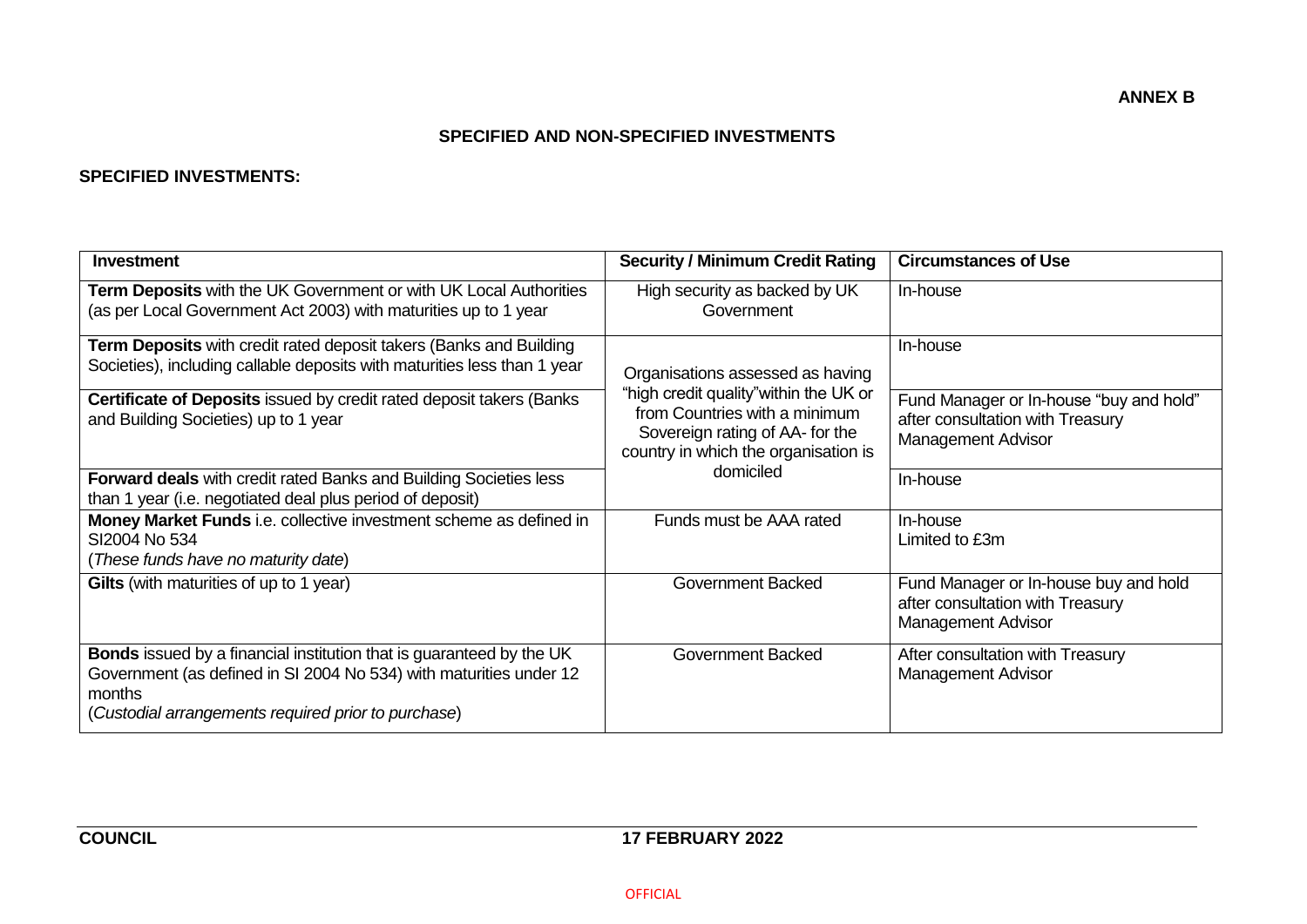## **NON-SPECIFIED INVESTMENTS**

| <b>Investment</b>                                                                                                                                                          | <b>Security / Minimum Credit</b><br>Rating                                                      | <b>Circumstances of</b><br><b>Use</b>                                                                                  | Max % of total<br>investments                                          | <b>Maximum</b><br>investment<br>with any one<br>counterparty | Max.<br>maturity<br>period |
|----------------------------------------------------------------------------------------------------------------------------------------------------------------------------|-------------------------------------------------------------------------------------------------|------------------------------------------------------------------------------------------------------------------------|------------------------------------------------------------------------|--------------------------------------------------------------|----------------------------|
| Term Deposit with credit rated deposit takers<br>(Banks & Building Societies), UK Government and<br>other Local Authorities with maturities greater than 1<br>year         | Organisations assessed as<br>having "high credit quality" under<br>the Credit Worthiness Policy | In-house                                                                                                               | 100% of agreed<br>maximum<br>proportion of<br>Core Cash funds<br>(E4m) | £1m                                                          | 5 years                    |
| Certificate of Deposit with credit rated deposit<br>takers (Banks & Building Societies) with maturities<br>greater than 1 year<br>Custodial arrangements prior to purchase | Organisations assessed as<br>having "high credit quality" under<br>the Credit Worthiness Policy | <b>Fund Manager</b><br>or<br>In-house "buy & hold"<br>after consultation with<br><b>Treasury Management</b><br>Advisor | 100% of agreed<br>maximum<br>proportion of<br>Core Cash funds<br>(E4m) | £1m                                                          | 5 years                    |
| Callable Deposits with credit rated deposit takers<br>(Banks & Building Societies) with maturities greater<br>than 1 year                                                  | Organisations assessed as<br>having "high credit quality" under<br>the Credit Worthiness Policy | In-house                                                                                                               | 50% of agreed<br>maximum<br>proportion of<br>Core Cash funds<br>(E2m)  | £1m                                                          | 5 years                    |
| Term Deposits with Housing Associations with<br>maturities greater than 1 year                                                                                             | Organisations assessed as<br>having "high credit quality" under<br>the Credit Worthiness Policy | In-house                                                                                                               | 25% of agreed<br>maximum<br>proportion of<br>Core Cash funds<br>(E1m)  | £1m                                                          | 5 years                    |
| Forward Deposits with a credit rated Bank or<br>Building Society > 1 year (i.e. negotiated deal period<br>plus period of deposit)                                          | Organisations assessed as<br>having "high credit quality" under<br>the Credit Worthiness Policy | In-house                                                                                                               | 25% of agreed<br>maximum<br>proportion of                              | £1m                                                          | 5 years                    |

# **COUNCIL** 17 FEBRUARY 2022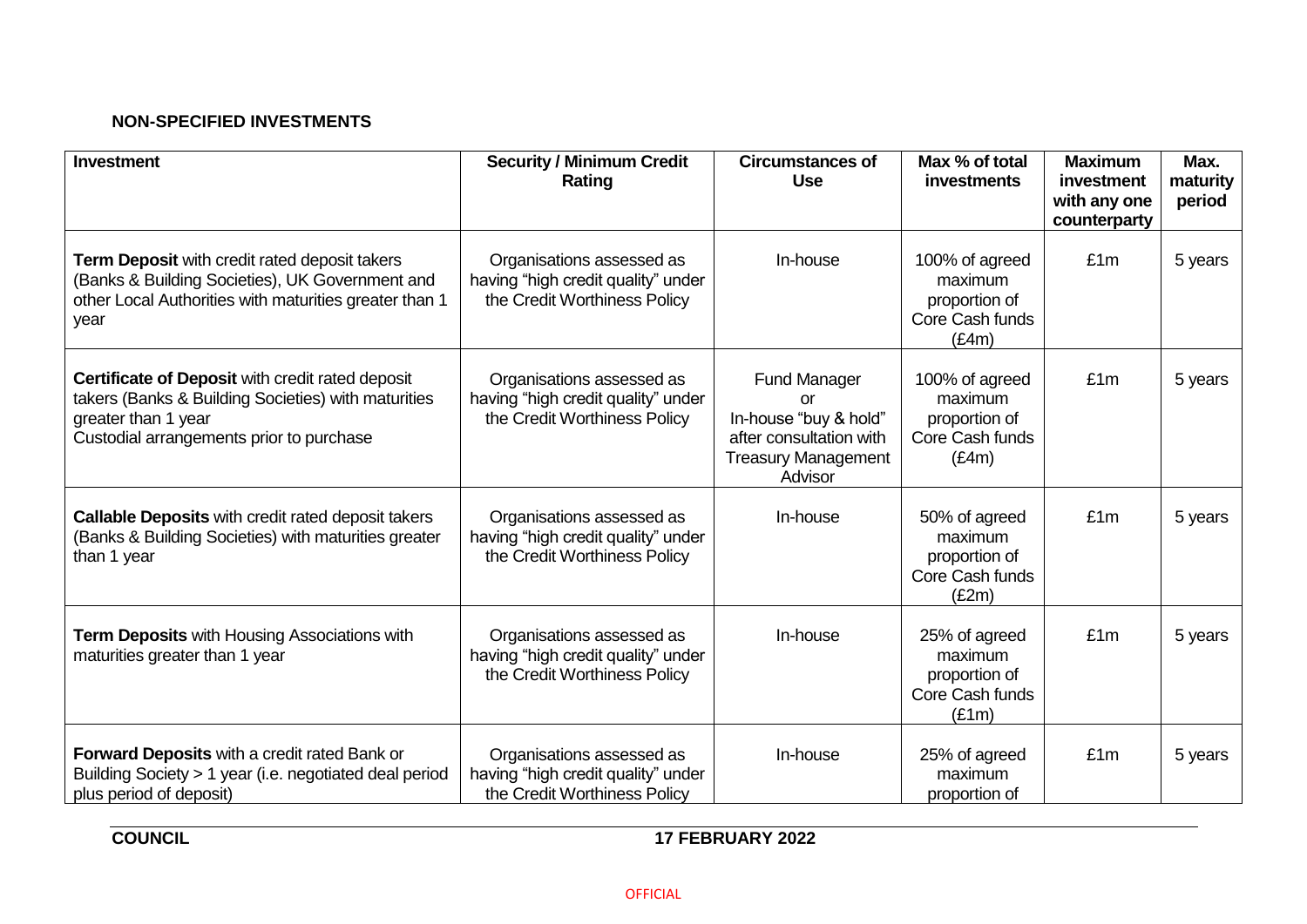| <b>Investment</b>                                                                                                                                                                                              | <b>Security / Minimum Credit</b><br>Rating | <b>Circumstances of</b><br><b>Use</b>                                                                                  | Max % of total<br><b>investments</b>                                  | <b>Maximum</b><br>investment<br>with any one<br>counterparty | Max.<br>maturity<br>period |
|----------------------------------------------------------------------------------------------------------------------------------------------------------------------------------------------------------------|--------------------------------------------|------------------------------------------------------------------------------------------------------------------------|-----------------------------------------------------------------------|--------------------------------------------------------------|----------------------------|
|                                                                                                                                                                                                                |                                            |                                                                                                                        | Core Cash funds<br>(E1m)                                              |                                                              |                            |
| Bonds issued by a financial institution<br>that is guaranteed by the UK Government<br>(as defined in SI2004 No534) with maturities in<br>excess of 1 year<br>Custodial arrangements required prior to purchase | AA or Government backed                    | <b>Fund Manager</b><br>or<br>In-house "buy & hold"<br>after consultation with<br><b>Treasury Management</b><br>Advisor | 25% of agreed<br>maximum<br>proportion of<br>Core Cash funds<br>(E1m) | n/a                                                          | 5 years                    |
| Bonds issued by Multilateral development banks<br>(as defined in SI2004 No534) with maturities in<br>excess of 1 year<br>Custodial arrangements required prior to purchase                                     | AA or Government backed                    | <b>Fund Manager</b><br>or<br>In-house "buy & hold"<br>after consultation with<br><b>Treasury Management</b><br>Advisor | 25% of agreed<br>maximum<br>proportion of<br>Core Cash funds<br>(E1m) | £1m                                                          | 5 years                    |
| UK Government Gilts with maturities in excess<br>of 1 year<br>Custodial arrangements required prior to purchase                                                                                                | Government backed                          | <b>Fund Manager</b>                                                                                                    | 25% of agreed<br>maximum<br>proportion of<br>Core Cash funds<br>(E1m) | n/a                                                          | 5 years                    |
| <b>Collateralised Deposit</b>                                                                                                                                                                                  | <b>UK Sovereign Rating</b>                 | In-house                                                                                                               | 25% of agreed<br>maximum<br>proportion of<br>Core Cash funds<br>(E1m) | n/a                                                          | 5 years                    |

This Authority will seek further advice on the appropriateness and associated risks with investments in these categories.

## **COUNCIL** 17 FEBRUARY 2022

OFFICIAL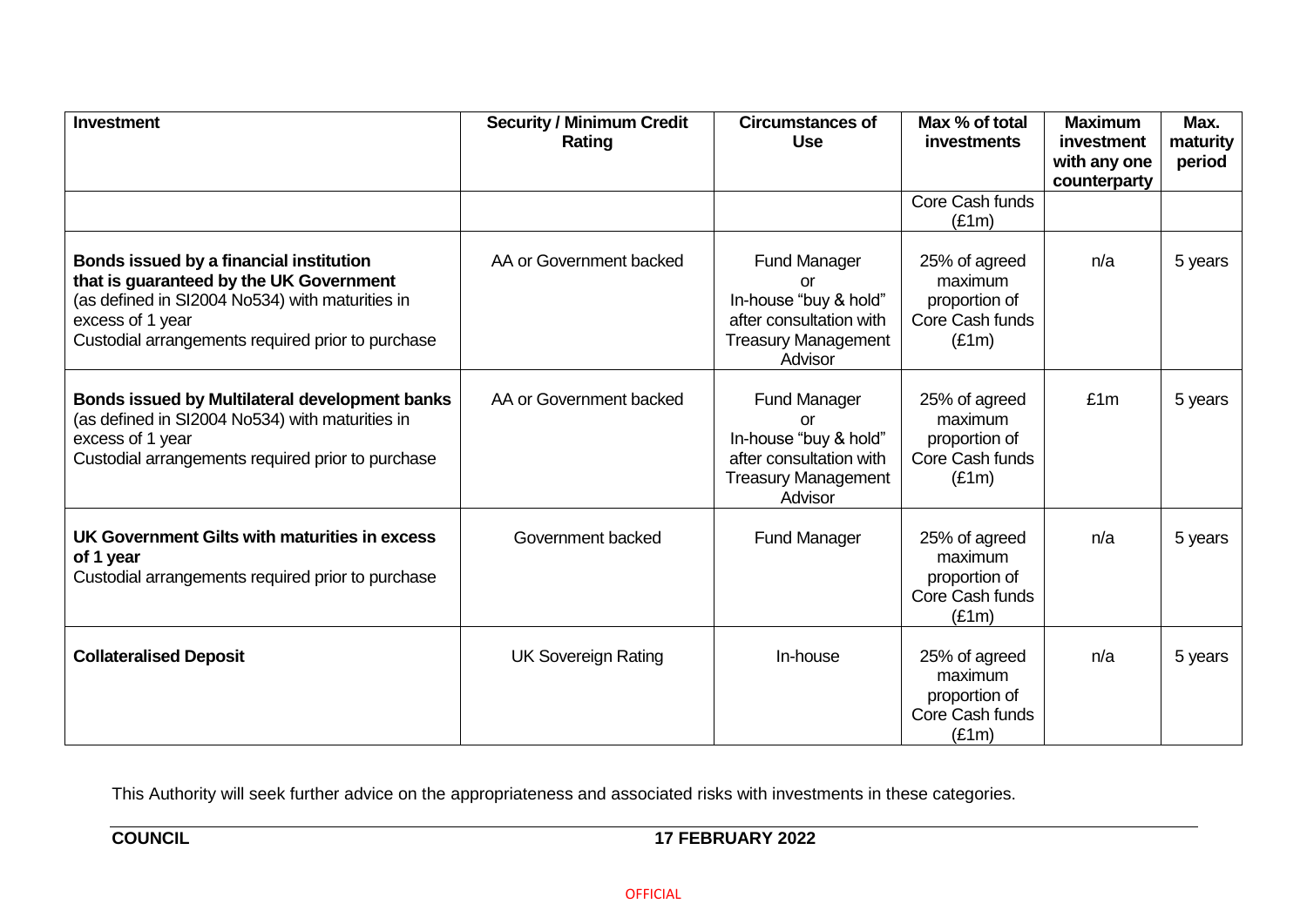#### **APPROVED COUNTRIES FOR INVESTMENTS**

This list is based on those countries which have sovereign ratings of AA- or higher, (we show the lowest rating from Fitch, Moody's and S&P) and also, (except - at the time of writing - for Hong Kong, Norway and Luxembourg), have banks operating in sterling markets

| Sovereign<br>Rating | <b>Country</b>  |
|---------------------|-----------------|
| AAA                 | Australia       |
|                     | Denmark         |
|                     | Germany         |
|                     | Luxemburg       |
|                     | Netherlands     |
|                     | Norway          |
|                     | Singapore       |
|                     | Sweden          |
|                     | Switzerland     |
| AA+                 | Canada          |
|                     | Finland         |
|                     | USA             |
| AA                  | Abu Dhabi (UAE) |
|                     | France          |
| AA-                 | Belgium         |
|                     | Qatar           |
|                     | Hong Kong       |
|                     | UK              |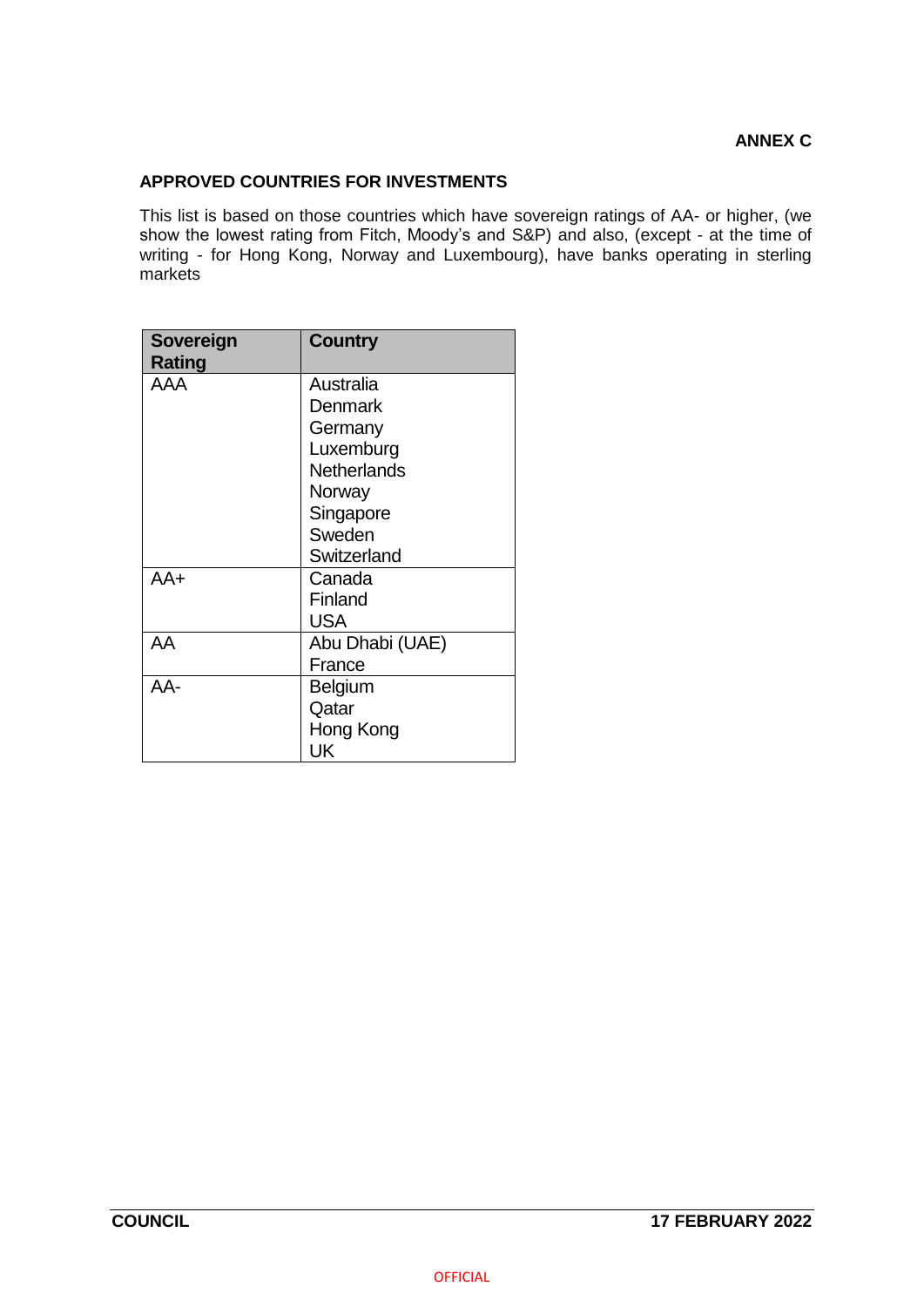### **ANNEX D**

## **APPROVED LENDING LIST 2021/22**

Maximum sum invested at any time (The overall total exposure figure covers both Specified and Non-Specified investments)

|                                                       | <b>Country</b> | <b>Specified</b><br><b>Investments</b> |             | <b>Non-Specified</b>    |                          |
|-------------------------------------------------------|----------------|----------------------------------------|-------------|-------------------------|--------------------------|
|                                                       |                |                                        |             | <b>Investments</b>      |                          |
|                                                       |                | (up to 1 year)                         |             | $($ > 1 year £4m limit) |                          |
|                                                       |                | <b>Total</b>                           | <b>Time</b> | <b>Total</b>            | <b>Time</b>              |
|                                                       |                | <b>Exposure</b>                        | Limit *     | <b>Exposure</b>         | Limit *                  |
| UK "Nationalised" banks / UK banks with UK Central    |                | £m                                     |             | £m                      |                          |
| Government involvement                                |                |                                        |             |                         |                          |
| Royal Bank of Scotland PLC (RFB)                      | <b>GBR</b>     | 4.0                                    | 365 days    |                         |                          |
| Urtional Meet Blanks Porker UK Based banks and        | <b>GBR</b>     |                                        |             |                         |                          |
| <b>Building Societies</b>                             |                |                                        |             |                         |                          |
| Santander UK PLC (includes Cater Allen)               | <b>GBR</b>     | 3.0                                    | 6 months    |                         |                          |
| Barclays Bank PLC (NRFB)                              | <b>GBR</b>     | 4.0                                    | 6 months    |                         |                          |
| Barclays Bank UK PLC (RFB)                            | <b>GBR</b>     |                                        |             |                         |                          |
| Bank of Scotland PLC (RFB)                            | <b>GBR</b>     |                                        |             |                         |                          |
| Lloyds Bank PLC (RFB)                                 | <b>GBR</b>     | 3.0                                    | 365 days    |                         |                          |
| Lloyds Bank Corporate Markets PLC (NRFB)              | <b>GBR</b>     |                                        | 6 months    |                         |                          |
| <b>HSBC Bank PLC (NRFB)</b>                           | <b>GBR</b>     | 1.5                                    | 365 days    |                         |                          |
| <b>HSBC UK Bank PLC (RFB</b>                          | <b>GBR</b>     |                                        |             |                         |                          |
| Goldman Sachs International Bank                      | <b>GBR</b>     | 3.0                                    | 6 months    |                         |                          |
| Sumitomo Mitsui                                       | <b>GBR</b>     | 1.5                                    | 6 months    |                         |                          |
| <b>Standard Chartered Bank</b>                        | <b>GBR</b>     | 3.0                                    | 6 months    |                         |                          |
| Handlesbanken                                         | <b>GBR</b>     | 2.0                                    | 365 days    |                         |                          |
| Nationwide Building Society                           | <b>GBR</b>     | 2.0                                    | 6 months    |                         |                          |
| <b>Leeds Building Society</b>                         | <b>GBR</b>     | 1.0                                    | 3 months    | $\blacksquare$          | $\overline{\phantom{0}}$ |
| <b>High Quality Foreign Banks</b>                     |                |                                        |             |                         |                          |
| National Australia Bank                               | <b>AUS</b>     | 1.5                                    | 365 days    |                         |                          |
| Commonwealth Bank of Australia                        | <b>AUS</b>     | 1.5                                    | 365 days    |                         |                          |
| Toronto-Dominion Bank                                 | CAN            | 1.5                                    | 365 days    |                         |                          |
| Credit Industriel et Commercial                       | <b>FRA</b>     | 1.5                                    | 6 months    |                         |                          |
| Landesbank Hessen-Thueringen Girozentrale<br>(Helaba) | <b>GER</b>     | 1.5                                    | 365 days    |                         |                          |
| DBS (Singapore)                                       | <b>SING</b>    | 1.5                                    | 365 days    |                         |                          |
| <b>Local Authorities</b>                              |                |                                        |             |                         |                          |
| County / Unitary / Metropolitan / District Councils   |                | 2.0                                    | 365 days    | 1.0                     | 5 years                  |
| Police / Fire Authorities                             |                | 1.0                                    | 365 days    | 1.0                     | 5 years                  |
| <b>National Park Authorities</b>                      |                | 1.0                                    | 365 days    | 1.0                     | 5 years                  |
| <b>Other Deposit Takers</b>                           |                |                                        |             |                         |                          |
| <b>Money Market Funds</b>                             |                | 1.0                                    | 365 days    | 1.0                     | 5 years                  |
| UK Debt Management Account                            |                | 5.0                                    | 365 days    | 1.0                     | 5 years                  |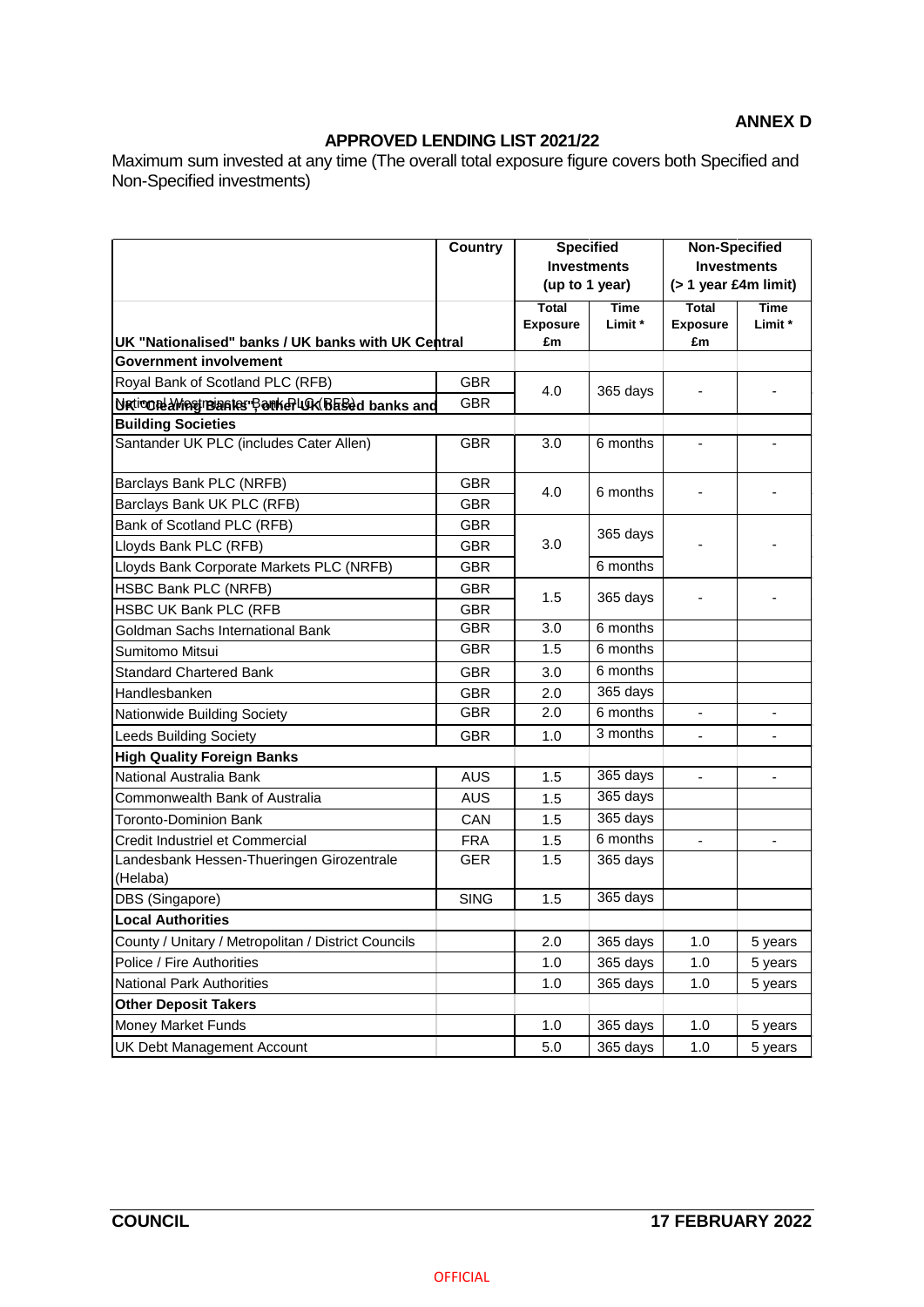#### **TREASURY MANAGEMENT SCHEME OF DELEGATION**

#### **1. Full Council**

- receiving and reviewing reports on treasury management policies, practices and activities;
- approval of annual strategy.

#### **2. Policy and Resources Committee**

- approval of/amendments to the organisation's adopted clauses, treasury management policy statement and treasury management practices;
- budget consideration and approval;
- approval of the division of responsibilities;
- approving the selection of external service providers and agreeing terms of appointment.

#### **3. Overview and Scrutiny Committee**

• reviewing the treasury management policy and procedures and making recommendations to the responsible body.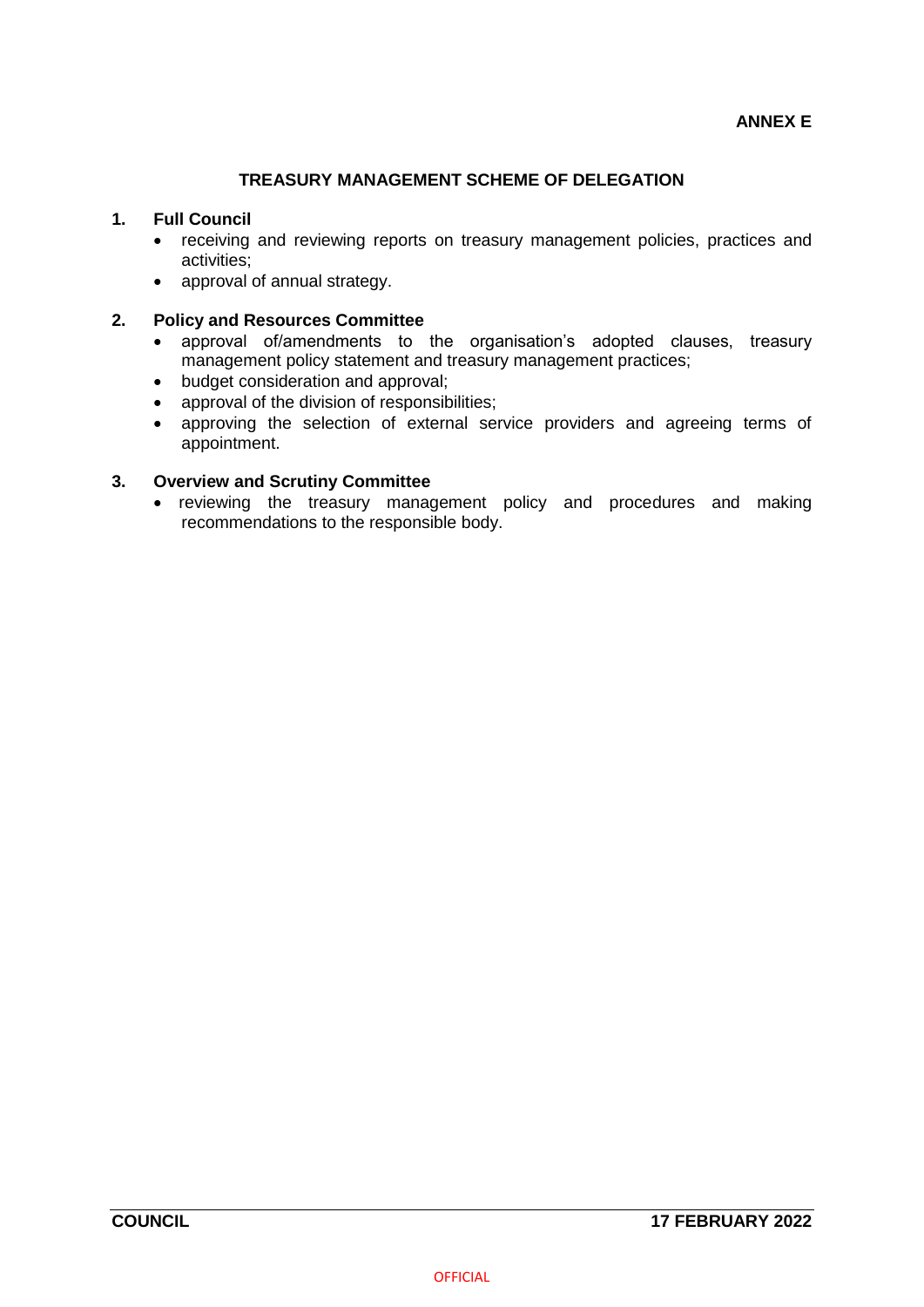#### **THE TREASURY MANAGEMENT ROLE OF THE SECTION 151 OFFICER**

#### **Background**

- 1. The Prudential Code for Capital Finance in Local Authorities (the Prudential Code) plays a key role in capital finance in local authorities. Local authorities determine their own programmes for investment that are central to the delivery of quality public services. The Prudential Code was developed by CIPFA as a professional code of practice to support local authorities in taking their decisions. Local authorities are required by regulation to have regard to the Prudential Code when carrying out their duties under Part 1 of the Local Government Act 2003.
- 2. In financing capital expenditure, local authorities are governed by legislative frameworks, including the requirement to have regard to CIPFA's Treasury Management in the Public Services: Code of Practice and Cross-Sectoral Guidance Notes.
- 3. In order to demonstrate that capital expenditure and investment decisions are taken in line with service objectives and properly take account of stewardship, value for money, prudence, sustainability and affordability, the Prudential Code requires authorities to have in place a Capital Strategy that sets out the long term context in which capital expenditure and investment decisions are made, and gives due consideration to both risk and reward and impact on the achievement of priority outcomes.
- 4. The Prudential Code requires the Chief Financial Officer to report explicitly on the affordability and risk associated with the Capital Strategy. The Capital Strategy provides an overview of the governance process for approval and monitoring of capital expenditure. In addition, the Capital Strategy and Prudential Indicators also demonstrates that the capital expenditure, investment and financing plans of the Authority are robust, affordable and sustainable."

#### **The S151 (responsible) officer**

The following are specific responsibilities of the Section 151 Officer:

- recommending clauses, treasury management policies and practices for approval, reviewing the same regularly, and monitoring compliance;
- submitting regular treasury management policy reports to Members;
- submitting budgets and budget variations to Members;
- receiving and reviewing management information reports;
- reviewing the performance of the treasury management function;
- ensuring the adequacy of treasury management resources and skills, and the effective division of responsibilities within the treasury management function;